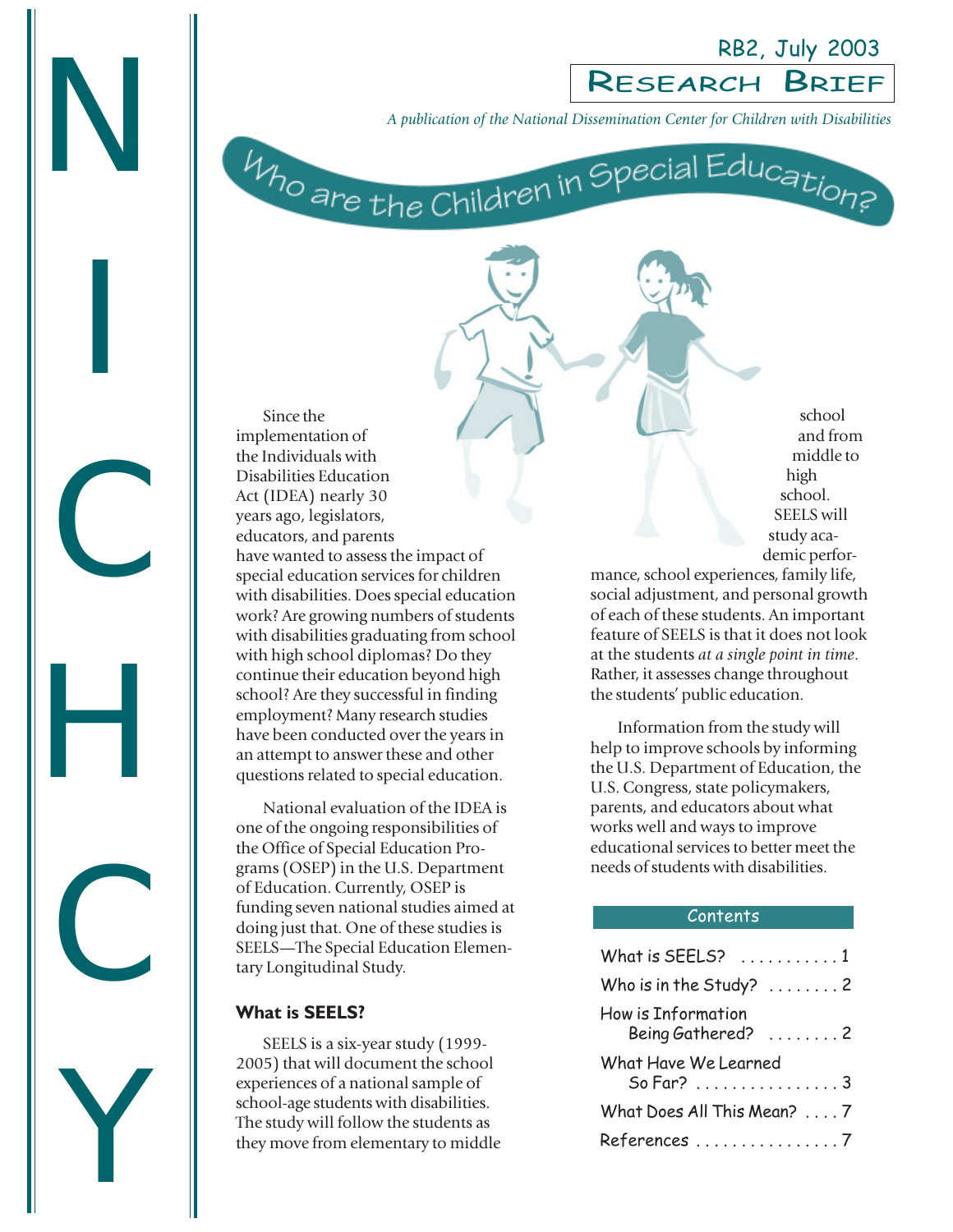## **Who is in the Study?**

To find students for the study, school districts across the country were first randomly selected and invited to participate in the study. These districts represented a variety of geographic locations, sizes, and community income levels. About 300 individual school districts and 40 state-operated schools for deaf and/ or blind students agreed to participate. From these schools, approximately 14,000 students were randomly selected, and their parents were sent information about the study and invited to participate. Of these students, nearly 12,000, aged 6 to 12 as of December 1999, and their families agreed to participate in the study.

The students represent all the disability categories in the IDEA and comprise a variety of races, incomes, and genders. These students will be 12 to 18 years old when the study ends in 2005. All together, these students are representative of schoolage children across the nation. This will allow SEELS to make valid statements about what educational and special services look like for children all over the country.

## **How is Information Being Gathered?**

There are three main data collection activities for SEELS, each done three times over the life of the study. These are described below.

Parent interviews Through telephone interviews, parents/guardians are asked to respond to questions about the school and family life experiences of their children. The first interviews were done during the summer and fall of 2000. Parents who did not have a telephone interview during the first round were mailed a written questionnaire to complete that included several of the telephone interview questions. The second round of parent telephone interviews was conducted in 2002. The final round of parent/guardian telephone interviews is scheduled for the 2003-2004 school year.

Student assessments | SEELS learns about students' academic performance and their perception of school and learning through faceto-face assessments/interviews with each student. Professionals were hired and trained to arrange and conduct the interviews with students. If a face-to-face interview is not appropriate for a student, a person familiar with that student is asked to complete an alternative assessment of the student's ability to conduct daily activities in school and in the community. The first student assessments were done in spring 2001 and 2002. The final round of assessments will be completed in the spring of 2004.

School questionnaires Three types of questionnaires are sent to the schools to obtain important information about the schools, the educational experiences of each student in the study, and how they are doing in school. In spring 2002, SEELS asked schools to select one person to be a point of contact for the study. This school site study coordinator updates SEELS on student participants' enrollment, gives questionnaires to teachers, and sends transcripts (when students are in high school) to SEELS. The school questionnaires include:

**School Characteristics Survey—**(one per school) on the policies and characteristics of the school;

**Language Arts Teacher Survey—**(one per student) provides information about the students' instructional goals, classroom experiences, assessment, accommodations, social adjustment, and educational progress in their language arts classroom; and the

**School Program Survey—** (one per student), a questionnaire about the students' placements, programs, and overall progress.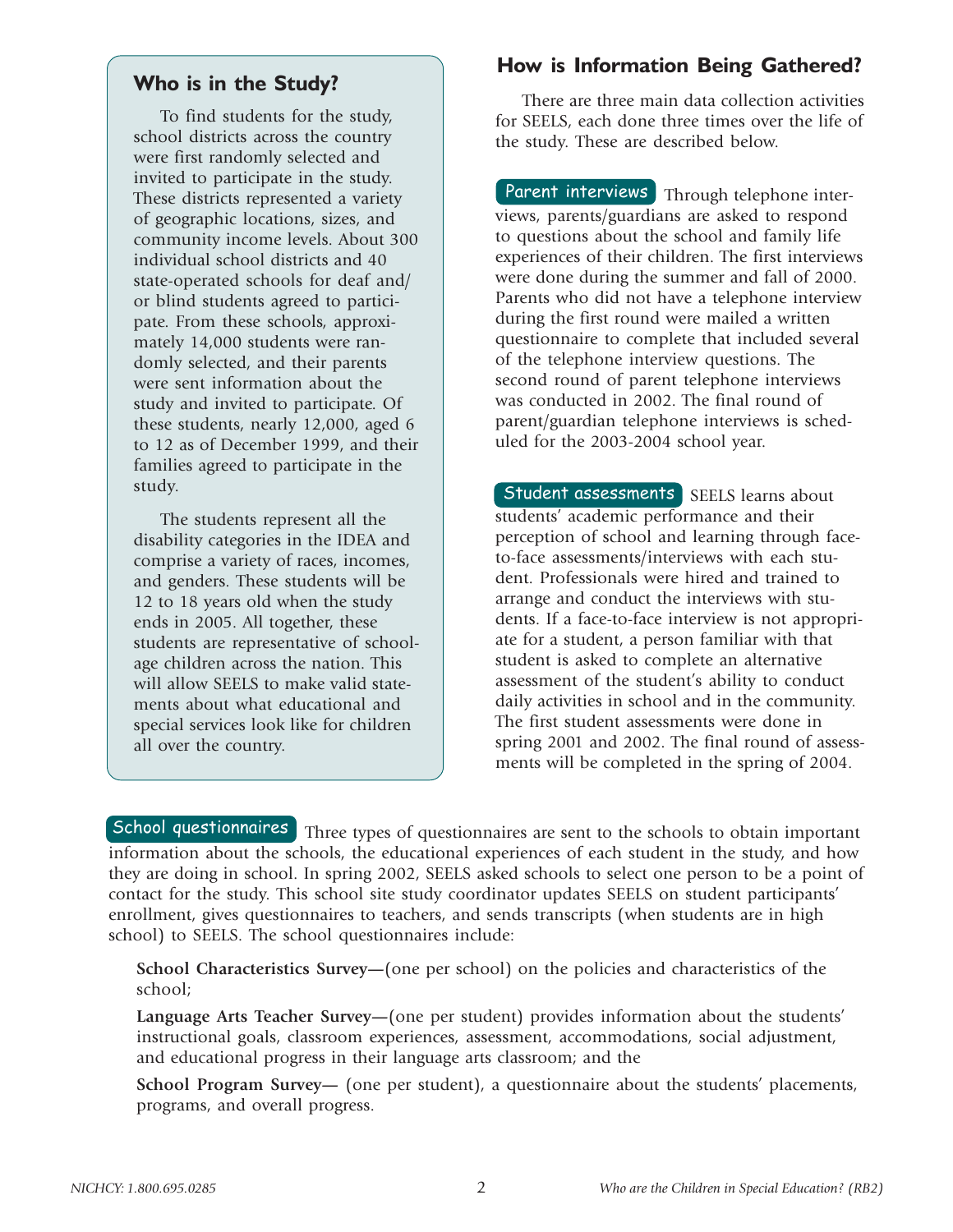## **What Have We Learned So Far?**

Students approach their educational experiences from complex backgrounds and histories that are shaped by personal characteristics, such as:

- age, gender, and ethnic background;
- family background and circumstances, such as parents' education, expectations, and household income; and
- the nature of the students' disabilities and how well they function.

These factors shape students' home life, experiences at school, and involvement in the community, as do the ways in which students, parents, school staff, and other service personnel work together toward positive results for students. Understanding the characteristics of students and their households is essential to understanding the many major life experiences of students and to being able to serve them well.

Below are some initial findings obtained from parents' interviews that tell us more about the personal characteristics of the students and their families.



## **Disabilities**

In 2000, SEELS found that youth receiving special education services made up 11% of *all* students between the ages of 6 and 13.

Of these special education students:

- 75% were classified as having either learning disabilities or speech/language impairments as their primary disabilities.
- 9% of students were classified with mental retardation.
- 6% were classified with emotional disturbances.
- 5% were classified with other health impairments.

Students in each of the other disability classifications represented fewer than 2% of all students with disabilities. When combined, these other categories comprised about 6% of students receiving special education.

When findings are presented for students with disabilities as a whole, the experiences of students with learning or speech/language disabilities are largely represented. Because the vast majority of students with disabilities are students with learning or speech/language disabilities, it is important to look closely at the results for each disability category.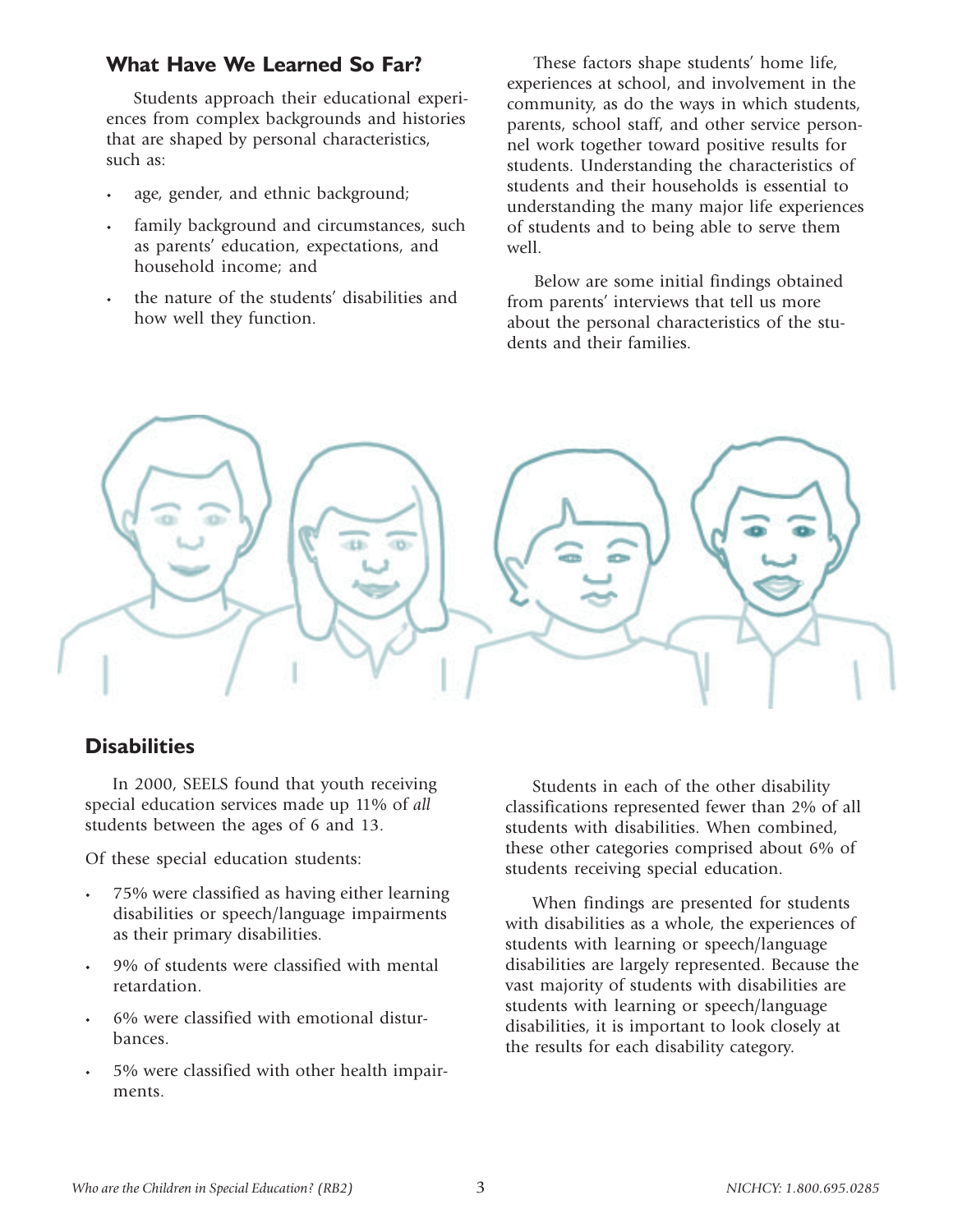## **Gender**

| Among the general population of  |  |
|----------------------------------|--|
| students in grades 1-8, boys and |  |
| girls are represented in about   |  |
| equal numbers (U.S. Census       |  |
| Bureau, 1999).                   |  |

- Of special education students in the SEELS study, two-thirds are boys. Boys also comprise more than half of the students in each disability category.
- There are more girls with mental retardation (12%) than boys  $(7\%)$ .
- There are more boys with emotional disturbance (7%) than girls  $(4\%)$ .

The greater number of boys than girls receiving special education appears in all racial/ethnic groups.

Some research has suggested that the higher proportion of boys among elementary and secondary school students receiving special education may be because schools use identification and assessment practices that inaccurately identify boys, more often than girls, as having certain kinds of disabilities (Shaywitz & Shaywitz, 2001). However, the National Early Intervention Longitudinal Study (NEILS), a national study of children birth to 3 years of age with disabilities, developmental delays, or who are at risk of delay, found a similarly high percentage (61%) of boys among infants and toddlers with disabilities (Hebbeler et al., 2001).

The greater number of boys among children with disabilities appears at very early ages, before school practices come to bear. The pattern is the same for all the age groups within SEELS and is the same for high school-age students (Wagner et al., 2002).

Whatever the reason for the greater number of boys among students receiving special education, it is important to understand that the research findings about experiences of special education students, as a group, are dominated by the experiences of boys.

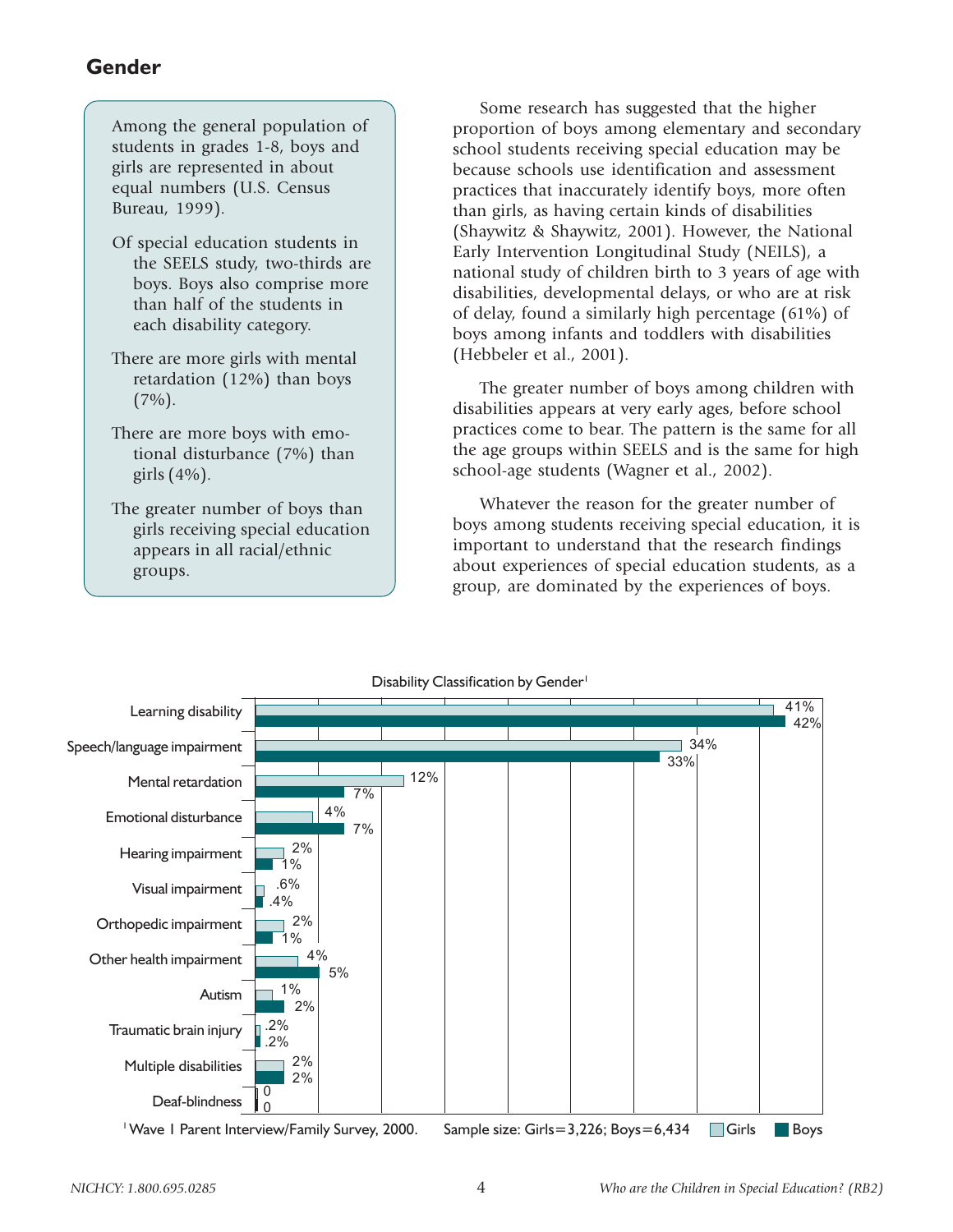

## **Age**

As stated above, 75% of the students in the study are classified as having either a learning disability or a speech/language impairment as their primary disability. Children in the younger age group (6 to 9) are more likely to be identified as students with a speech/language impairment (47%). Older students (ages 10 to 13) are more often identified as having a learning disability (54% to 56%).

There are a number of factors involved in this finding. First, speech/language impairments are frequently apparent from very early ages.

A learning disability, sometimes referred to as the "hidden disability," is not so readily apparent, often surfacing only after children reach school age and encounter difficulties in the academic learning process (Smith, 1995). Further, research tell us that early identification of a speech/language impairment in preschool-aged children *can be* an early indicator for a later diagnosis of learning disability (Aram, Ekelman, & Nation, 1984; Catts, 1993).

Among the other disability categories, children with emotional disturbance tend to be older. In fact, research has shown that the emotional disturbance category has a sizable number of students identified for the first time during adolescence (Marder & Cox, 1991). Differences in experiences between older and younger students may well be explained by the considerable variation in prevalence of certain disability types within the different age groups.

## **Health**

The ability of students to participate in daily activities at school and at home is affected in many ways by their general health. Frequent or chronic illness can cause absenteeism from school. Missing important parts of the school curriculum and other learning opportunities can significantly frustrate student learning and performance. Poor health can also limit activities outside of school, which can hamper development of social relationships and opportunities to develop personal interests and skills.

To assess the general health of students with disabilities, parents were asked to rate their child's health as "excellent," "very good," "good," "fair," or "poor." Almost three quarters of the children were reported to have "very good" to "excellent" health. However, 15% were reported to have "good" health and 10% were reported to have only "fair" or "poor health."

As a group, students with disabilities are somewhat less healthy than their nondisabled peers. Eighty-two percent of children in the general population who were under 18 years of age were reported to have very good or excellent health (Federal Interagency Forum on Child and Family Statistics, 2001), compared to 72% of students with disabilities in the SEELS study.

Given the generally poorer health of children with disabilities relative to other children and the significant health care needs of children with particular kinds of disabilities, health insurance is an important support for children with disabilities. Almost 92% of children with disabilities in the SEELS study have medical insurance. This rate is slightly higher than the rate for children ages 6 to 11 in the general population (87%). However, the type of insurance differs between the two groups. While 74% of children in the general population have private health insurance, the rate is 65% for children with disabilities in this study. Conversely, a greater percentage of children with disabilities (26%) participate in government health insurance (e.g., Medicaid and Medicare), than do children in the general population (19%). These differences are consistent with the higher rate of low-income children among those with disabilities.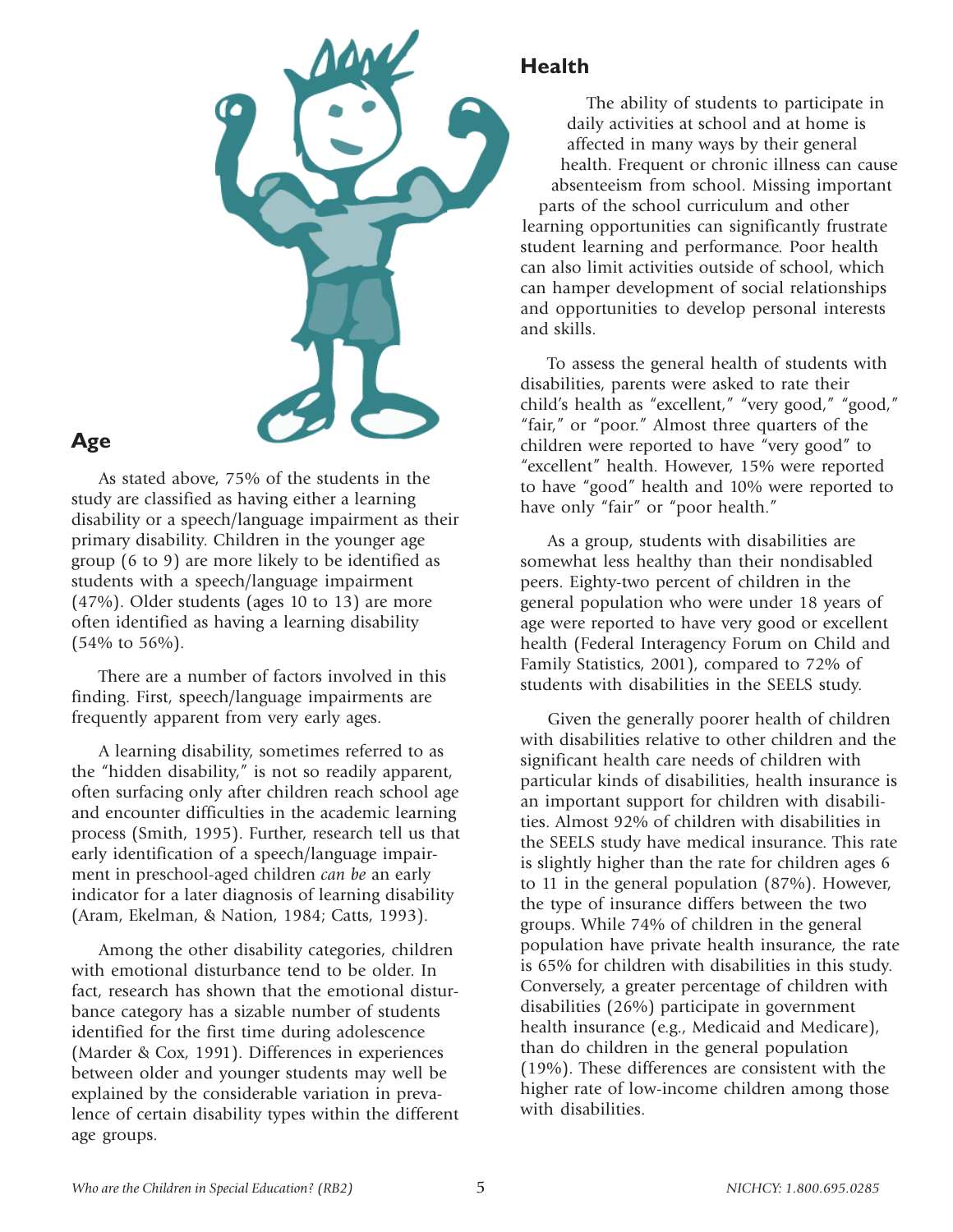Of those who are insured, 55% have managed health care provided by a health maintenance organization (HMO). Managed care is a much more common form of insurance among children with private health insurance (60%) than those with government insurance (41%).

There are no differences in health insurance coverage related to the child's disability. Very few parents (3%) reported having to change insurance plans or buy extra insurance because of their children's disabilities. More parents (13%) have encountered refusals by insurance companies to cover services or items related to children's disabilities, such as diagnostic services and speech or physical therapies. SEELS found that refusals to pay were more common for families with private health insurance, than for those with governmentinsured children. This was also true for those who had managed care versus those with nonmanaged care coverage.

## **Household Income**

The influences of a family's economic status on the well-being of its children and on the children's prospects for the future can hardly be understated. SEELS findings, summarized in the graphic below, confirm the results of earlier research that children and youth with disabilities are more often affected by poverty.

Almost 20%, or 1 in 5 children with disabilities are living in households with annual incomes of less than \$15,000. Compare this with 12.5%, or 1 in 8 children in general-population households.

When the two lowest income categories are combined, the difference is even larger; 36% of students with disabilities live in households with incomes of \$25,000 or less, compared with 24% of children in the general population.

Almost twice as many children in the general population live in more affluent households with incomes of more than \$75,000 compared to children with disabilities. Added to the challenges



### Household Income of Students with Disabilities and Students in the General Population Household Income of Students with Disabilities and Students in the General Population

(a) Income in 1999 of households of children with disabilities ages 6 to 13. (b) Income in 1997 of households with children ages 6 to 17.

Source: U.S. Bureau of the Census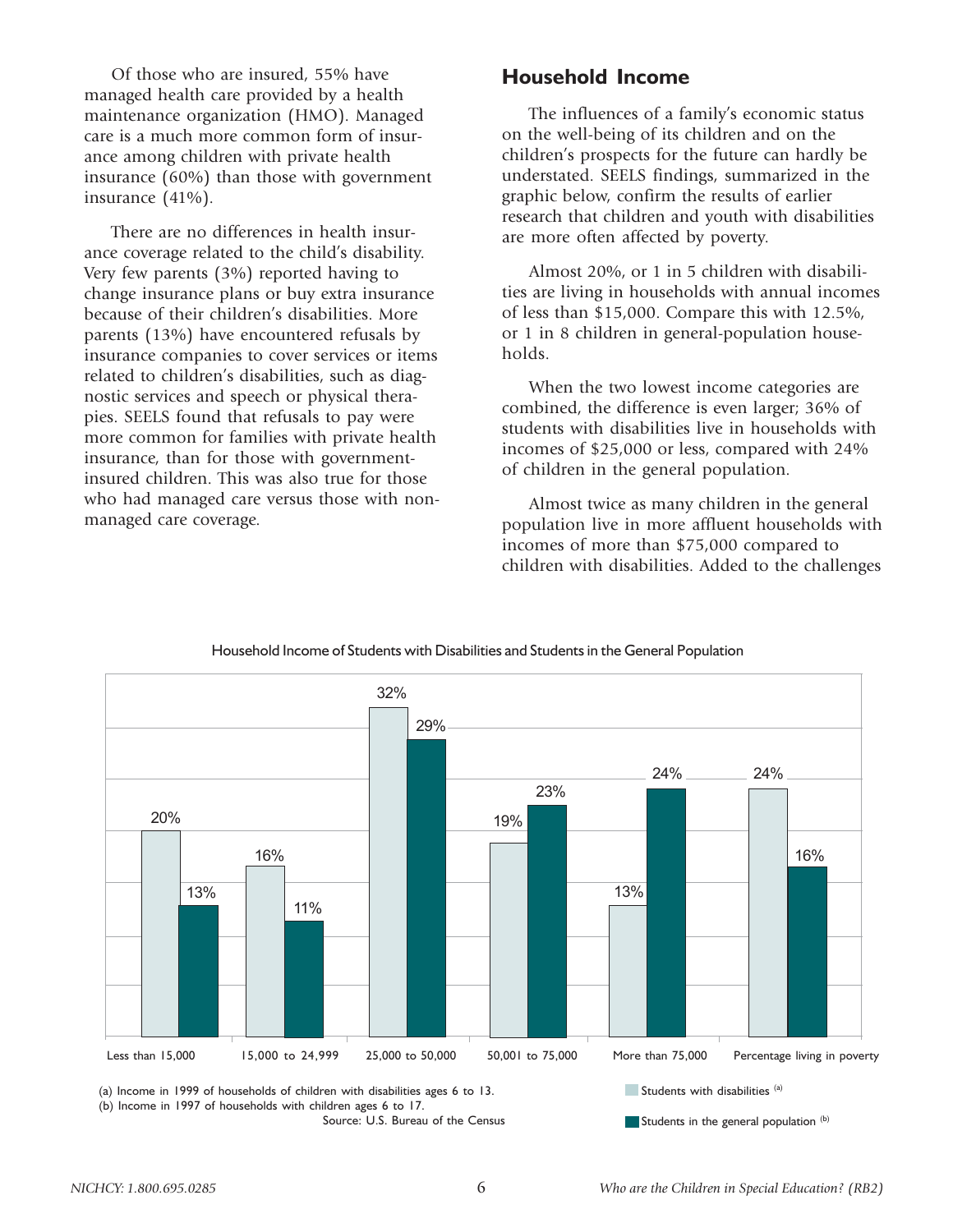associated with disability, the negative effects of poverty can limit the chances of success for children with disabilities.

### **What Does All This Mean?**

These initial findings from SEELS give a demographic overview of school-age children with disabilities. In essence, it tells us basic information about the children in special education and their families.

We do not, as yet, know the implications, if any, of personal characteristics on the effectiveness of special education for these students. As the study progresses and children move through the school system, more information on their growth and performance will become known. We expect to see connections that demonstrate the interplay of all factors, personal and school, that affect a child's success.

SEELS is collaborating with other U.S Department of Education studies, such as the NEILS and the National Longitudinal Transition Study-2 (NLTS2). Information from all three studies is available at these Web sites:

SEELS: www.seels.net NEILS: www.sri.com/neils/ NLTS2: www.nlts2.org/

More findings from the SEELS study will be made available on the SEELS Web site in the near future. Please visit the SEELS site for complete reports from the study. Findings will be continuously updated and expanded through 2005.

# **REFERENCES**

- Aram, D., Ekelman, B., & Nation, J. (1984). Preschoolers with language disorders: 10 years later. *Journal of Speech and Hearing Research, 27*, 232-244.
- Catts, H.W. (1993). The relationship between speech-language impairments and reading disabilities. *Journal of Speech and Hearing Research, 36,* 948-958.
- Federal Interagency Forum on Child and Family Statistics (FIFCFS). (2001). *America's children: Key indicators of well-being, 2001*. Washington, DC: Author.
- Hebbeler, K., Wagner, M., Spiker, D., Scarborough, A., Simeonsson, R., & Collier, M. (2001). *A first look at the characteristics of children and families entering early intervention services*. Menlo Park, CA: SRI International.
- Marder, C., & Cox, R. (1991). More than a label: Characteristics of youth with disabilities. In M. Wagner, L. Newman, R. D'Amico, E.D. Jay, P. Butler-Nalin, C. Marder, & R. Cox, *Youth with disabilities: How are they doing?* Menlo Park, CA: SRI International.
- Shaywitz, S.E., & Shaywitz, B.A. (2001). The neurobiology of reading and dyslexia. *Focus on Basics, 5,* 11-15.
- Smith, S. (1995). *No easy answers* (Rev. ed.). New York: Bantam.
- U. S. Census Bureau. (1999, October). *Current population survey.* Washington, DC: U.S. Department of Commerce.
- Wagner, M., Levine, P., Cameto, R., Cadwallader, T.W., Marder, C., & Blackorby, J., with Cardoso, D. (2002, June). *The individual and household characteristics of youth with disabilities: A report from the National Longitudinal Transition Study-2 (NLTS2).* Menlo Park, CA: SRI International.